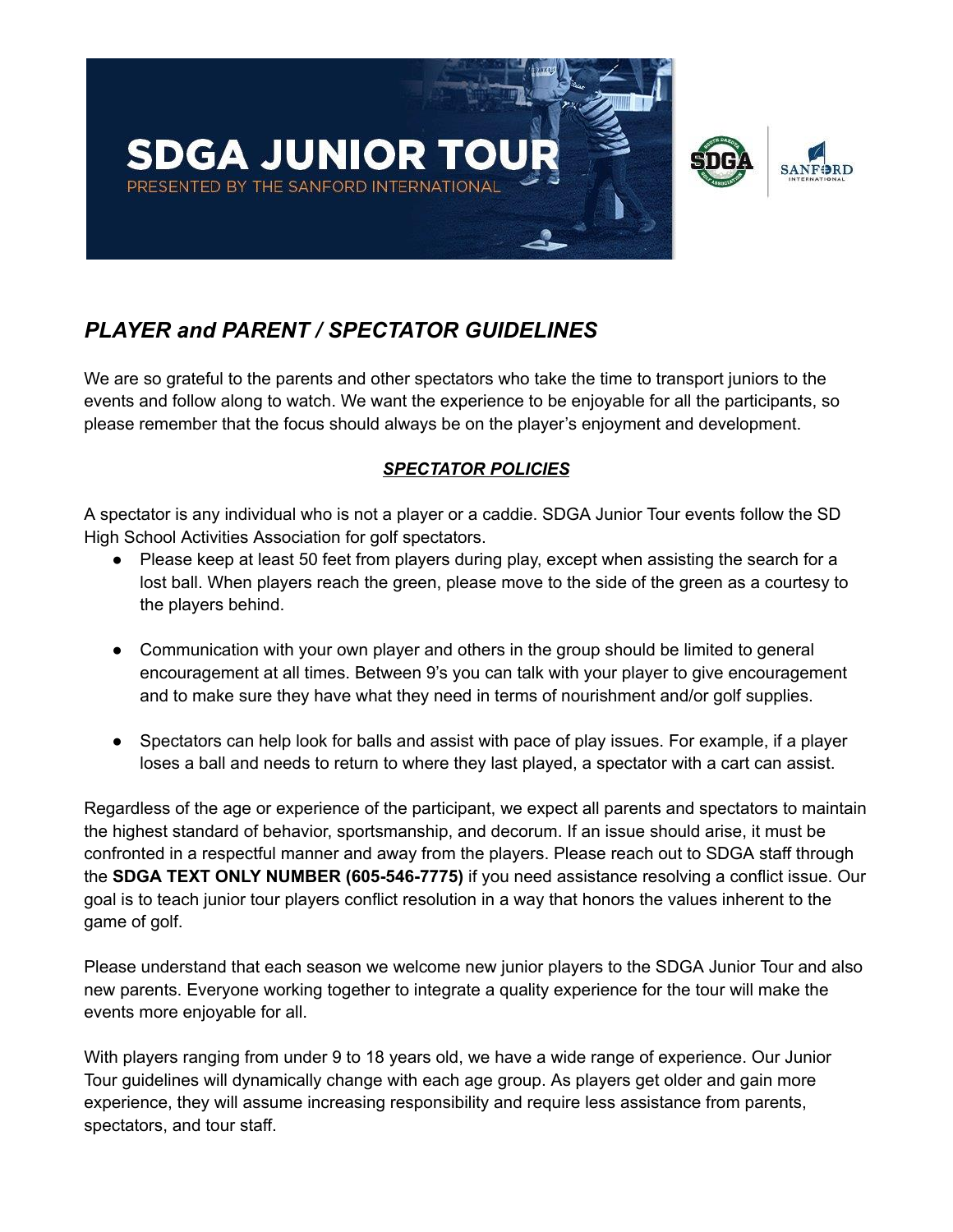## *AGE GROUP POLICIES AND EXPECTATIONS*

#### **Age 9 and Under - Caddie Policy**

In 2021 we instituted a successful new policy for our youngest age group and it is based on the successful *USKidsGolf program*. Each player is required to have an adult caddie who will help the Junior Tour player get around the course. Below are responsibilities of the Adult Caddie:

- Carry your player's bag and enjoy your time walking with them.
- Get to know all of the players and caddies in your group.
- Help players search for their golf ball, determine distances, rake bunkers, repair divots in fairways and ball marks on greens, and remove/replace the flagstick on the green.
- After each hole, record the scores of your player and the player he/she is responsible to keep score for.
- Help your player with playing strategies and game decisions in a timely manner.
- Encourage your player after good and bad shots, and make sure he/she is having fun.

The success of this program depends highly on caddies strictly following the above guidelines. **Our rule of thumb is to give as much help as necessary, but as little as possible.** If you think that a caddie is not following the guidelines, just let a staff member know and we will discuss it with them.

The Rules of Golf are important and it is our goal to improve our players' knowledge of the rules over time. In the younger age divisions, we ask that the players and parents do their best to follow the rules and procedures, but not let it interfere with the playing of the round. If there are rules questions, do your best and then bring them up to staff when you see them or after the round. We use rules situations as coachable moments at this age. Players and parents should review the list of most common rules and procedures and work to become comfortable with them.

## **Age 10-11 - Caddie as Needed**

We assume that many players in this age group will still be new players and so we allow caddies. However, if the player is experienced and can navigate their way around the course, we suggest that you allow them to play with less assistance and supervision. If you are not an official caddie, you can still do many of the things on the list above like helping look for balls, help transport to the next tee, rake bunkers, scoring, etc... **Our rule of thumb is to give as much help that is needed but as little as possible.**

The Rules of Golf are important and it is our goal to improve our players' knowledge of the rules over time. But at the younger ages, we ask that the players and parents do their best to follow the rules and procedures but not let it interfere with the playing of the round. If there are rules questions, do your best and then bring them up to staff when you see them or after the round. We use rules situations as coachable moments at this age. Players and parents should review the list of most common rules and procedures and work to become comfortable with them.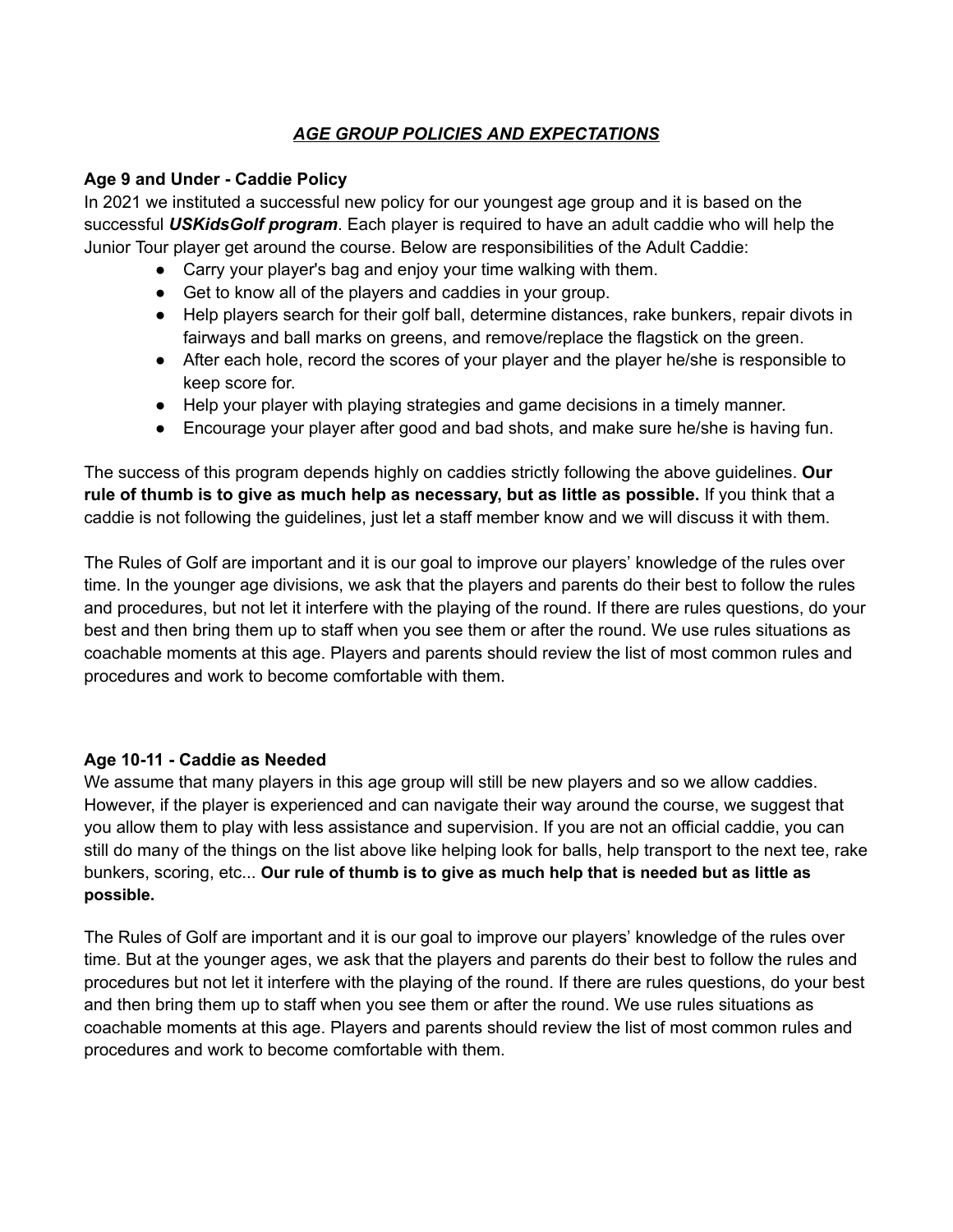### **Age 12-13 - Very Limited Parental Involvement**

By the time players are in this age group, experienced players will not have any difficulty getting around the course on their own, and new players are old enough to learn these skills without much difficulty. At this age group, caddies are not permitted and parental/spectator interaction should be very limited. However, because these players are still young, we will allow some limited interaction for parents to step in if a player is in distress or in danger of disrupting the event.

The Rules of Golf are important and it is our goal to improve our players' knowledge of the rules over time. By the time players are in the 12-13 age group and have some experience they should be well-versed in the most common rules and procedures. There may be some new players who are not as familiar with the rules, but at age 12-13 they should be able to learn them quickly with the help of other players and parents.

#### **14-15 and 16-18 - No Parental Involvement (Spectators Only)**

While there may be some new players in these age groups, by the time players reach these age groups they are expected to be able to make their way around the golf course without supervision. This includes keeping score, pace of play, sportsmanship, etiquette, and the basic Rules of Golf. Players in this age group who are new to competitive golf are given some time and latitude to learn these basic requirements.

## *PLAYER POLICIES (All Age Divisions)*

#### *KEEPING SCORE*

Each player will have a scorecard to keep their own score as well as act as a "marker" for another player and record their score at the end of every hole. It is the player's responsibility to pay close enough attention to be able to verify the score from the player that he is marking. If there are discrepancies they are resolved between the players at that time. At this age group, we want the players to develop the skills to handle these issues on their own. If there is a discrepancy that cannot be resolved, use the **SDGA TEXT ONLY NUMBER (605-546-7775**). At that time, staff can ask any parents or spectators for input.

#### *PACE OF PLAY*

All players are expected to maintain the proper pace of play in their group. When possible, players should be able to play 9 holes in 2 hours or less. In larger events, especially shotgun events, it is not possible to meet this time requirement. The more important measure is to always make sure your group is keeping up with the group in front and take immediate measures to regain your proper position on the course if your group falls behind. We expect all groups to be self-monitoring in this regard and to respond if asked by tournament officials to speed up.

#### *SPORTSMANSHIP AND ETIQUETTE*

Players are expected to abide by the high standards of behavior that the Rules of Golf demand. This includes taking care of the course, replacing divots, repairing ball marks, and raking bunkers. It also includes how we treat other players and making sure that we are respectful of them while they are playing.